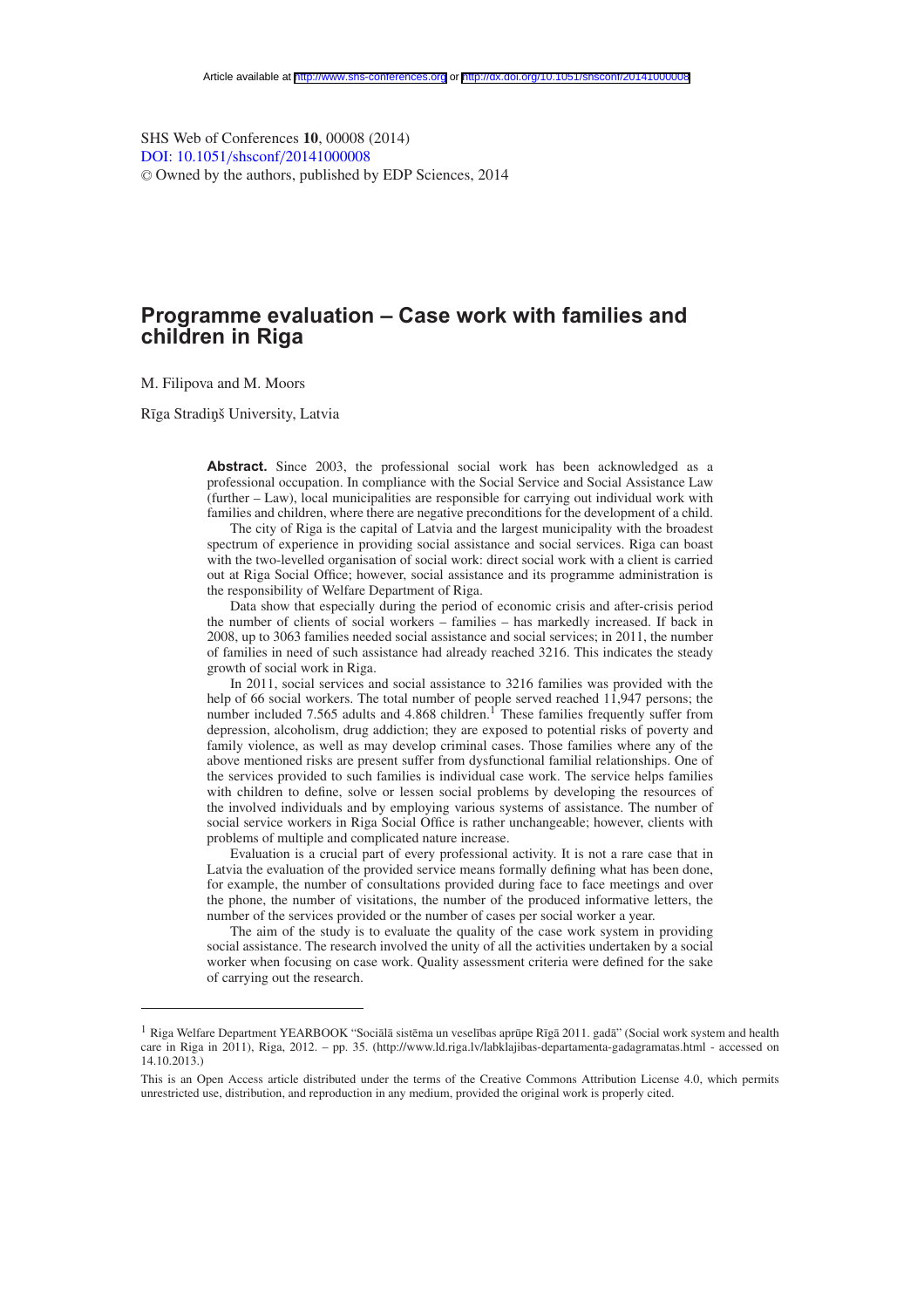### **Materials and methods**

In order to reach the aim of the study, i.e., evaluate the quality of social service – case work with families and children – empirical study was carried out between November and December of 2012.

The research was performed as an evaluation research, also known as programme evaluation, which includes seeking practical knowledge in order to estimate the interference made by a social worker on the social well-being of their client. Evaluation involves systematic assessment of the programme or the results of the actions undertaken by a social worker in comparison with intentionally or unintentionally defined standards/aims.2

The **method** of the research was **case analysis**. The authors of the study analysed cases of 100 families which were closed in 20113. General group consists of 1342 cases obtained from Riga Social Office, out of which every 10<sup>th</sup> case was chosen based on the matter of luck. The sampling of the cases was done with the help of the informative system used for administering social benefits in the local municipality by selecting cases due to the reasons of their closure − *"improvement of the situation"*. To have equal proportion of every part of the City of Riga, the general group was geographically divided in three regional units, which complies with the division of Riga Social Office: Ziemeļu Unit, Pārdaugava Unit, Latgale Unit.

### **Materials**

For the analysis of the cases a specifically design questionnaire was used. As the basis of the questionnaire were used:

- 1. the defined requirements of the Department<sup>4</sup> about the client case compilation and the information it is supposed to contain;
- 2. the division of six intervention phases<sup>5</sup> quoted from Joseph Heffernan, Guy Shettlesworth and Rosalie Ambrosino – 1. Social case learning phase, 2. Initial information evaluation phase, 3. Target activity definition phase, 4. Agreement phase, 5. Choice of Tactics and Techniques phase, 6. Overall social case evaluation phase.
- 3. Clarification design by the authors assessment criteria for every point of measurement.

For quality assessment in social work, the authors of the Paper evaluated the process of the case and the obtained results. When doing the assessment, the focus was on the activities that had to be undertaken at a certain phase of intervention, the compliance of the case with the requirements of the Department, which included both the formal criteria, i.e. the presence of specific documentation, and the evaluation of the direct action undertaken when dealing with the case. However, when evaluating the obtained result of social work, the changes that have taken place in the client's life in comparison with the initially

<sup>&</sup>lt;sup>2</sup> Engel R., Schut R., The Practice of Research in Social Work – Thousand Oaks, London, New Delhi: Sage Publications. 2005. – pp. 13.

<sup>&</sup>lt;sup>3</sup> Clients case is considered as a closed one if the set targets of case work have been reached and/or when no further interference from a social worker's side is needed: if a social worker has started a case work, but the client is resistant to any further cooperation (if the client is a family with children, it is applicable to families with weak dysfunctional characteristics); if social work has completely been undertaken by a different institution; if the client has changed their place of residence. In such cases the client's case is closed and the closure must be agreed with the manager of Riga Social Office senior social worker of Territory Unit, by providing reasons for the case closure and making necessary changes in SOPA database. The case is to be kept at Riga Social Office archive.

<sup>4</sup> Riga Welfare Department 27.04.2011. Regulations No.DL-11-16-nts "About the Required Documentation of Client Cases of Riga Welfare Department", which define the volume of the required documentation and activities that have to be undertaken with case work.

<sup>5</sup> Ambrosino, R., Heffernan, J., Shuttlesworth, G., Social Work and Social Welfare: An Introduction/3rd ed. – St.Paul: West Publishing Company.1997. – pp. 106–107.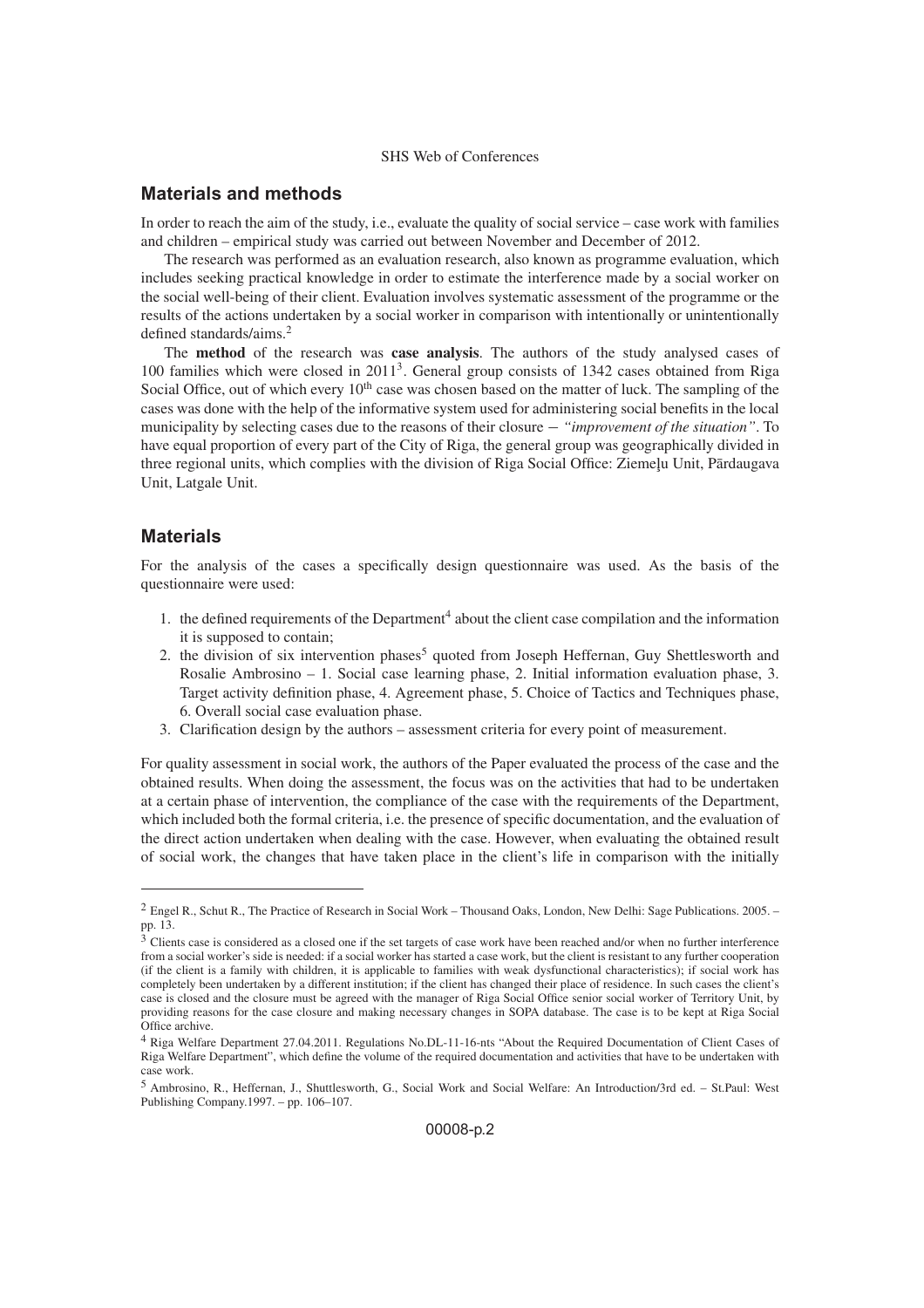defined problems and defined targets was taken into account. According to the authors of this respective study, social work with a case quality is connected with the achievement of 13 criteria. In other words, if the criteria have been matched, the work done can be treated as a quality one.

Every criterion was assessed according to the level of completion: fully completed, partly completed or not completed, by giving every criterion its numerical value. Three points were given in cases of full accomplishment according to the requirements of the criterion. Two points were given for partly accomplished requirements. A point was given in cases when the requirements were not met due to the circumstances that had to be taken into account. However, zero points were given for completely not meeting the criteria or completing the service by not complying with any requirements

Below the descriptions of assessment of every criterion is given.

#### **Criterion 1 – Accordance with the requirements of the Department**

Regulations of Riga Welfare Department define the volume of the required documentation and activities that have to be undertaken when carrying out case work. The aim of the Regulations is to specifically define what documentation is to be completed in doing case work, thus targeting towards effective accomplishment of social worker's activities undertaken in every case: data collection, systemisation, and monitoring of the process. The required documentation includes: client's case (title page of the case, overview of the activities undertaken, contacts page, evaluation of the social situation), social and case work plan, individual's social rehabilitation plan, agreement with the client, assessment of social work in doing case work. Within the respective study, the authors of the Paper analysed whether the defined requirements are met and whether social workers use the required documentation, also the quality of its completion. If the requirements were completed fully, and every case contained all necessary document pages, which were completed according to the Regulations, the criterion was awarded three points. However, in cases of partly completed requirements, or when there were not all the document pages, or upon partial completion or document pages, the criterion was awarded two points. Zero points were given when the requirements were not met and the case did not comply with the Regulations.

### **Criterion 2 – Basic information about the client and other family members; social situation of the family**

In this aspect, we focussed on analysis whether all the names of people addressed by a social worker were noted down; whether the information has been obtained and recorded about all the family members in doing case work, as it is important for a social worker to be aware of the client's needs and the support system that might be efficient to help the respective client. The obtained information may lead to a much clearer understanding of the case, the desired outcome of it may be anticipated, in addition, it also helps with defining the necessary services for the particular case, etc. If the information about the clients, their family members and social situation of the family has been obtained and recorded, the criterion is considered to have been fully completed, thus three points are awarded. If the information is partially gathered, and there was lack of information about family members, the criterion is partially completed and is awarded two points. However, zero points were given when there was no information recorded about neither the clients nor their family members.

### **Criterion 3 – Characteristics of the case/ defining of the problem**

The quality of social work in case work can be measured when the problem of the case has been clearly defined, i.e., the problem affecting client's well-being and effective social functioning has to be detected. The criterion is awarded three points when the problem is clearly defined and allows for formation of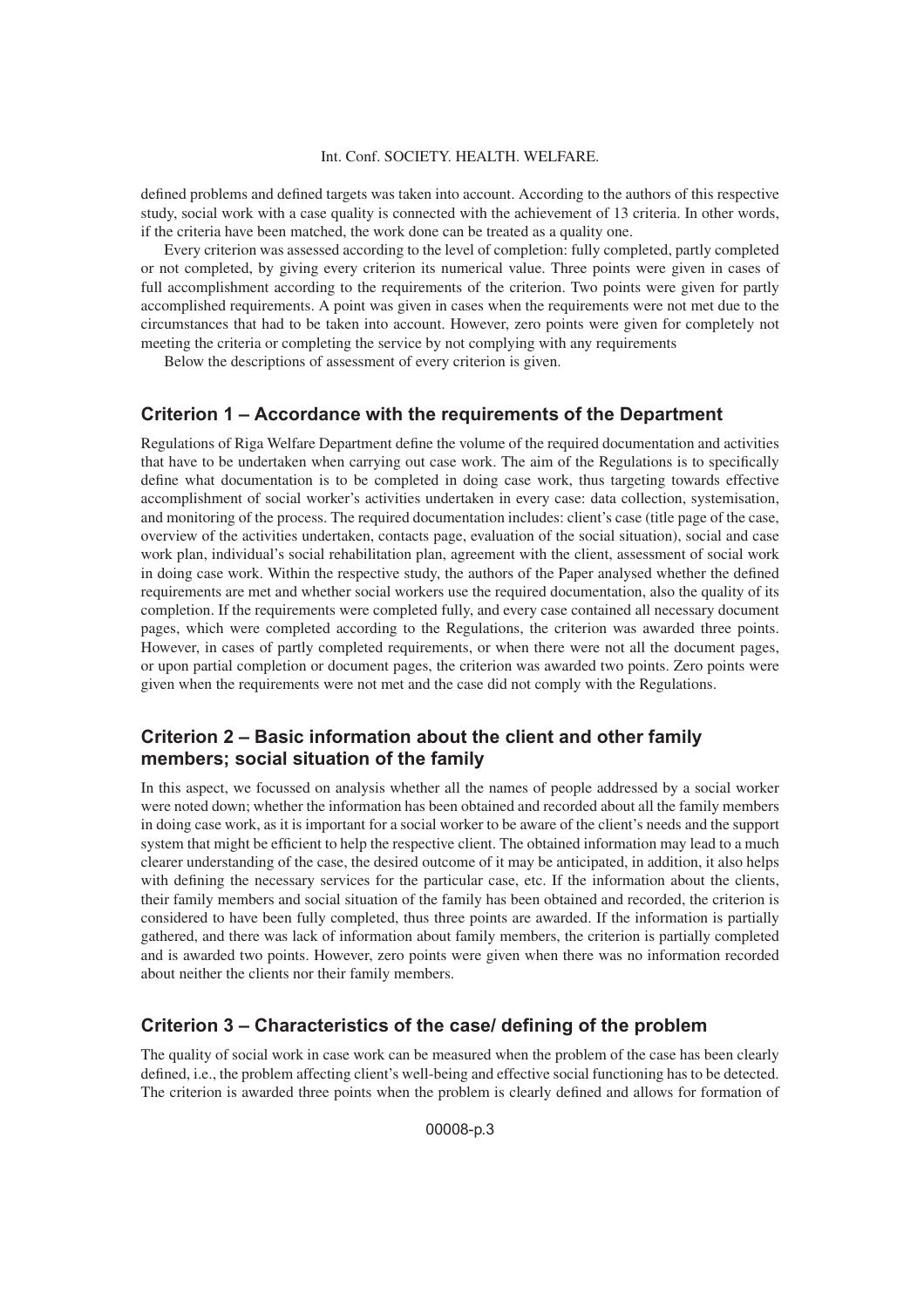measureable targets to reach. Precise formulation of the problem leads to a purposeful planning on the intervention and required steps to be undertaken in order to obtain the expected outcome of such activity. If the formulation of the problem has been too vague and/or inappropriate for the social situation of the client, the criterion is considered as partially completed and is awarded two points. It must be admitted that without clear definition of the target problem, social worker will be unable to help the client and reach any change in the course of action. However, the criterion is considered not completed and awarded zero points if there is no definition of the target problem in the file.

## **Criterion 4 – Evaluation of the initial situation**

The definition of the problem from client's perspective was included as part of the information of the evaluation of the social situation of the client; i.e. a social worker was to record the problem as the client had spoken about it. Another part of such evaluation was the assessment of social functioning of the client, which included aspects like housing, education, employment, health, relationships, income level and management of financial resources. The criterion is completed and awarded three points if the assessment of the respective social situation has been done in it fullest. The obtained information allows for clear understanding of the client's situation, helps to detect those areas where the client is struggling with social functioning. Upon partial assessment of social situation, the criterion is considered as partially completed and is awarded two points. The criterion is incomplete and awarded zero points if there has not been any assessment of the social situation or it has never been recorded in the client's file.

## **Criterion 5 – Assessment of risks**

In cases when the client is a dysfunctional family with negative factors of the development of a child, it is crucial to evaluate the potential risk factors, i.e., unified and holistic criteria are used for the assessment of the factors that may affect the physical and psychological development and well-being of a child<sup>6</sup>. If there has been in-depth risk assessment, high risks and possible solutions detected, the professionals and/or appropriate institutions (custody court, police, etc.) informed, which all has been backed up with appropriate records in the client's file, the criterion can be considered successfully completed and is awarded three points. However, in cases when risk assessment has been done insufficiently, i.e., no conclusions of child and/or parent risk assessment have been provided, and no necessary steps defined in the Rehabilitation plan, the criterion is partially completed and is awarded two points. In cases when there has been no assessment of risk factors in families with negative conditions for a child's development, the criterion is not completed and is awarded zero points. The authors of this respective study indicate of the possible danger when there has been no timely assessment of risk factors in such families. This may lead to irreversible influences on the development of a child's mental and physical well-being, in extreme cases may even lead to exposing a child to danger of their life.

## **Criterion 6 – Signed agreement/contract between the client and a social worker**

The authors of the study analysed the content, its applicability for the desired outcome and the terms of completion of the respective tasks of the signed agreements between clients and social workers. If the tasks are defined clearly and are of attainable character, lead towards the solution of the problem, the terms of accomplishment of the tasks defined percisely, can be completed in a timely manner, are

<sup>6</sup> Risk assessment in the families with negative factors affecting the development of a child is defined by the Regulations of the Cabinet of Ministers No291 (January 3, 2003), "Regulations for social service providers".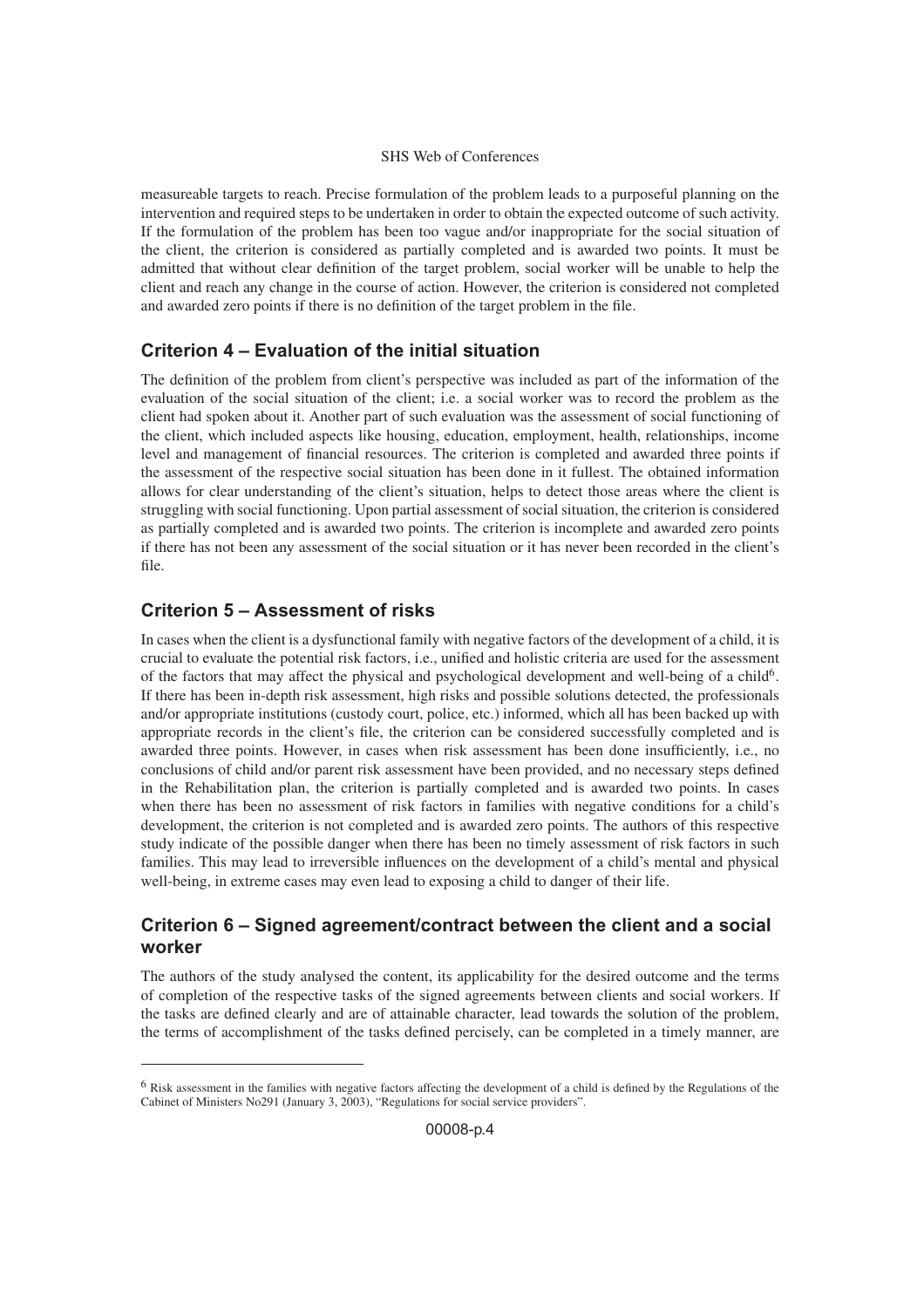reasonable, and upon the completion of the agreement there is a client's signature and date or mark why the tasks were unable to be completed, the criterion is considered as having been successfully accomplished and is awarded three points. However, in cases when the tasks have been defined clearly and aim towards the solution of the respective problem, but the terms of accomplishment are rather vague, not set in definite time, for example, they are *"to be completed while the agreement has its force"*, the criterion is partially completed and is awarded two points. If the tasks are defined too generally, for instance, "to take part in rehabilitation processes in order to maintain work and socialisation skills or their renewal, or the acquisition of those", no terms of accomplishment of the tasks have been defined and there is absence of the client's signature, the criterion is not completed and is awarded zero points. The authors of this research believe that the tasks must be selected with special care by specifically defining what there is to be done, and they should be adjusted to the needs of every client. The accomplishment or lack of such accomplishment allows a social worker to confront the client with their own understanding of the respective problem that is in need of solution.

### **Criterion 7 – Designed plan of intervention or interposition**

Upon analysis of the content of the plan, the authors of the study defined the following characteristics of evaluation:

- Clearly defined aims and tasks, and obtained results for each individual problem.
- Explicit description of the steps for completing the aim, doable activities, clearly defined deadlines.
- The plan covers the basic information on:
	- identifiable and solvable social problems;
- aims of interference;
- tasks to be accomplished for a social worker and the client:
- timetable;
- envisaged obstacles;
- strengths (for example, resources obtained for solving social problems of the client);
- evaluation of the intervention.

If every above mentioned feature has been included in the intervention plan design, the criterion has been successfully completed and is awarded three points. However, if the intervention plan is identical to the former plans, but the aims and required tasks are vaguely defined, are unclear, and there is lack of timetable and evaluation of intervention, the criterion is partially completed and is awarded two points. If there is absence of intervention plan or it is missing from the client's file, the requirements of the criterion are not met and it is awarded zero points.

## **Criterion 8 – Assessment of inter-professional and/or inter-institutional cooperation**

In managing social work, social workers cooperate with various institutions of different fields and a wide range of specialists. The Social Service and Social Assistance Law recognises inter-professional and inter-institutional cooperation as one on the basic principles of providing efficient social services. If doing case work other professionals have contributed to finding solutions to the problem by following prescribed tasks, but the tasks have not been completed, it may affect successful accomplishment of the set targets and improvement of the client's situation. If the case has been the focus of interinstitutional meeting, the involved parties are aware of their tasks to be completed, those have been realised and documented in the client's file, thus proving the reaching of the aims, or if the note has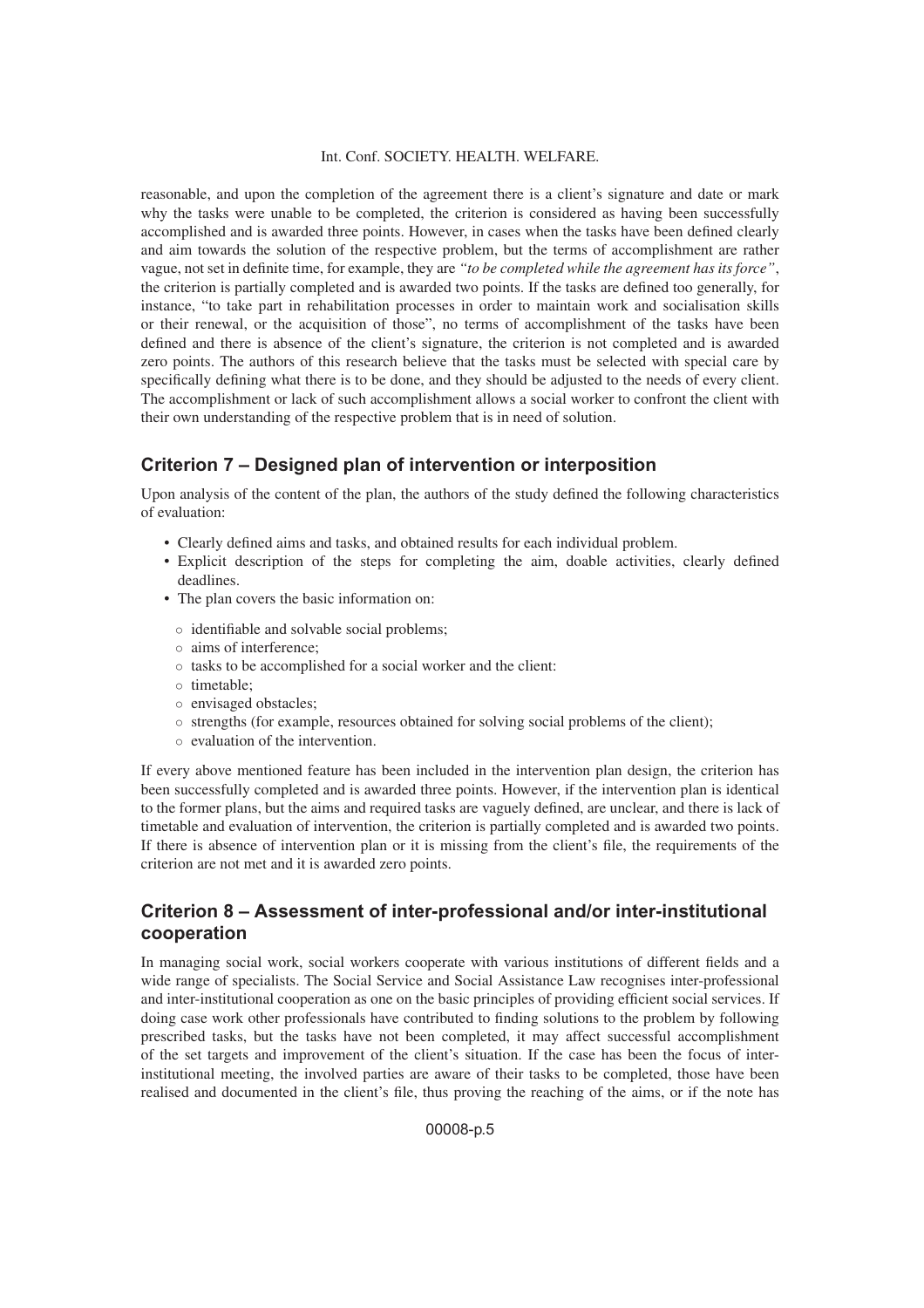been made on the objective obstacles that have affected the accomplishment of such aims, the criterion is considered completed and is awarded three points. However, if the case has been the focus of interinstitutional meeting, with specifically designed tasks for the involved parties, but the client's file lacks the description of the activities undertaken by those parties, the criterion is considered as partially completed and is awarded two points. If the case has been the focus of inter-institutional meeting, specific tasks have been defined for the involved parties, which have never been realised; the criterion is not completed and is awarded zero points.

## **Criterion 9 – Obtained resources**

In order to reach the development and stability of social functioning of a family, social assistance instruments are implemented; thus, the authors of the Paper analysed the assistance services provided and whether those were in accordance with the assessment of the client's needs. The criterion was considered complete and awarded three points if the evaluation indicated on targeted work with families, the obtained resources have been chosen appropriate to the solvable problem and the needs of the client. If social services have been partly used, no appropriate assistance resources have been offered or it is difficult to reason the use of a particular service in terms with the needs of reaching the aim or solving the particular problem, the criterion is partially completed and is awarded two points. Nevertheless, if upon the evaluation of the family's needs there was detected the necessity for particular services or specialists, but those have not been attracted to the solution of the target problem, the criterion is not completed and is awarded zero points.

## **Criterion 10 – Reflected/evaluated cooperation dynamics between the client and social worker**

Social case work requires periodic evaluation so that the changes of the social situation of the client can be detected. The aim of the evaluation is to assess the obtained results and decide upon the further course of action, which all has to be done in cooperation with the respective client. The dynamics of client cooperation and changes in the client's situation are likely to be under the scope of evaluation. In cases when the evaluation of cooperation dynamics between the client and social worker is assessed regularly, the same is applied to the analysis of factors fostering or hindering the cooperation, when systematic evaluation of the plan of intervention takes place, and new targets, tasks and activities are defined in case of necessity, the criterion is completed entirely and thus awarded with three points. However, if no cooperation dynamics between the client and social worker are evaluated, but there has been the evaluation from the side of social worker without defining exact methods applied, there is no assessment of the factors facilitating or hindering the cooperation, thus no new targets, tasks or activities are defined; this all leads to the criterion being completed only partially and thus it is awarded two points. If the evaluation equals the previous ones or there is no such evaluation performed, no clear process of cooperation is present, and there has not been any assessment of the dynamics of such cooperation, the criterion is not completed and is awarded zero points.

## **Criterion 11 – Evaluation of results of case work by a social worker when the case work is considered completed**

If evaluation is performed, recommendations on further observation of the client given and activities that would maintain the positive situation for the client overlooked, the criterion is completed and awarded three points. If the evaluation has been performed, but no recommendations on further observation of the client or suggested course of action defined, especially in cases when it is needed, the criterion is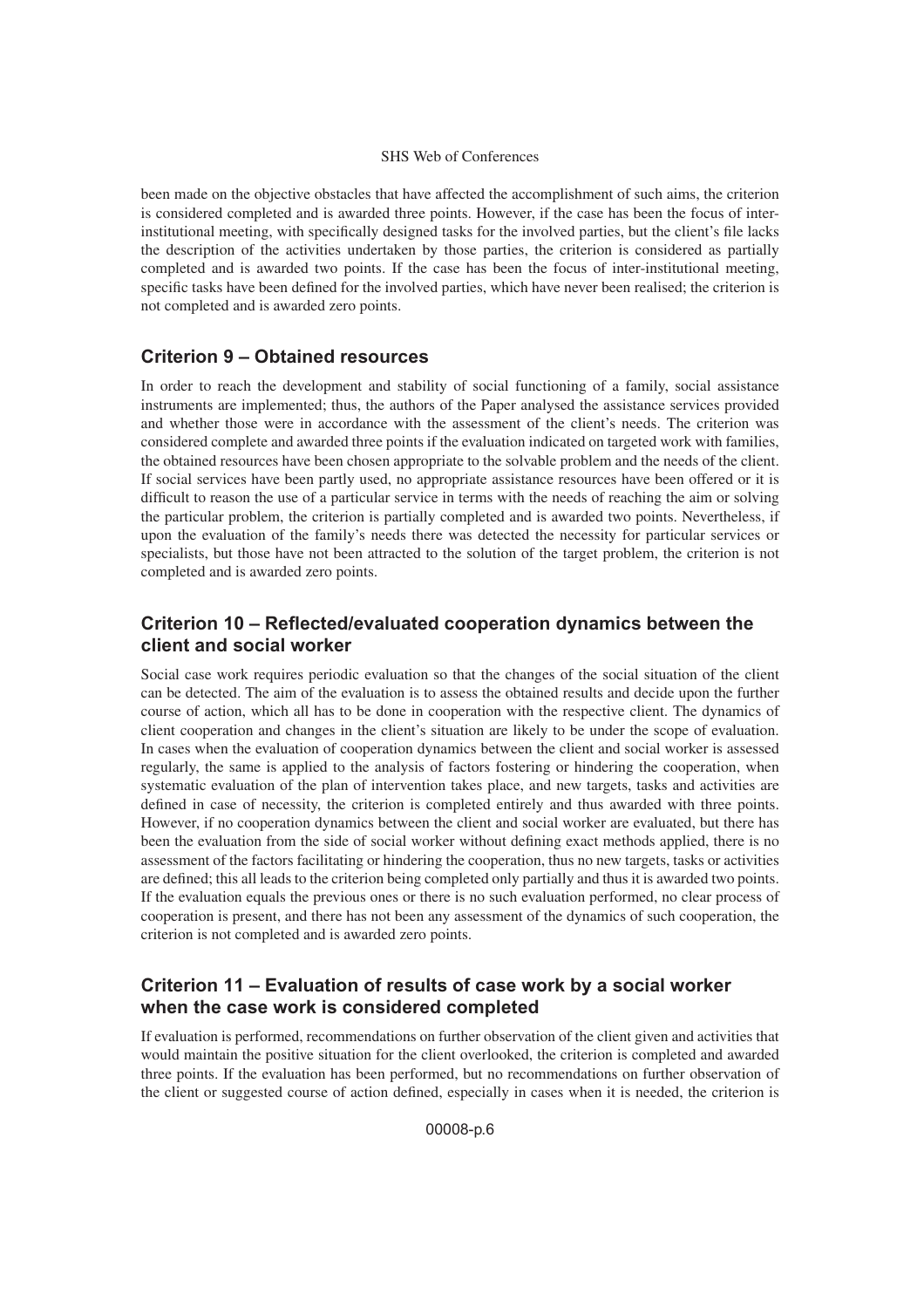partially completed and is awarded two points. When there is no evaluation of the results of social work performed, the requirements of the criterion have not been met, it is awarded zero points.

### **Criterion 12 – Compatibility of the aim with the expected results**

The authors of the study analysed the compatibility level between the final results and the targets set in the intervention plan. If the aim has been fully reached and the result is in compliance with the desired outcome of actions carried out when helping the client, the criterion is completed and awarded three points. However, upon partial reaching of the aim, and when the outcome only partially complies with the targets set in the intervention plan, the criterion is considered as partially completed and is awarded two points. The criterion is not completed and awarded zero points if the aim has never been reached and the result does not comply with the expected outcome, and also in cases when criterion 11 has not been completed.

## **Criterion 13 – Closure of the case**

If the closure of the case has been agreed with the manager of the Territory Unit or senior social worker, under the supervision of whom social worker performs, by defining the cause of closure and the record has been made in the informative system used for administering social benefits and social services in the local municipality (client database), in cases when there has been relocation of the client, the information, including characterisation of the social situation of the client, resources available and actions undertaken, has been passed on to a different social worker who performs in the area of the real residence of the respective person, the criterion is considered fully completed. However, if the closure of the case has been agreed with the manager of the Territory Unit or senior social worker, the cause of the closure has been defined and the changes recorded in the informative system used for administering social benefits in the local municipality, when the client has changed their place of residence, the information about the client is available in limited amount, is insufficient or there is no information at all, the criterion is partially completed and is awarded two points. If the closure of the case has not been agreed with the manager of the Territory Unit or senior social worker, no cause for the closure has been provided and no record has been made in the informative system used for administering social benefits in the local municipality, the criterion is not completed and is awarded zero points.

Thus, if all 13 criteria were accomplished, the maximum points scored would be  $36<sup>7</sup>$ –39, which indicates the high quality performance of a social worker, as all the requirements described in the scientific literature on case work, and those stated in the Regulations of Riga Welfare Department have been observed. Partial completion of the criteria would allow one to score between  $23<sup>6</sup>−26$  points. 36 points is the lowest one may get if the criteria have been successfully met; however, the lowest level for partial completion of the criteria is 23 points. Written agreement with volunteering clients is not a necessity in a few cases. In the cases where the score varies between 27 to 35 points, one or several criteria have not been fully completed.

The approbation process of the evaluation questionnaire was carried out before the performance of this study. The authors of the Paper asked four independent experts – senior social workers of Riga Social Office, who are responsible for the supervision of social workers in detecting social problems of their clients and management of case work – perform a few clients' case analysis by using the evaluation questionnaire, and their assessment and commentaries of the tool were required as well. During the process of approbation the scale of efficiency was adjusted so it would be more exact – definitions were

<sup>7</sup> Excluding criteria 5, 6 and 8 of the evaluation questionnaire, as the performance of these may not be required in all cases, for example, upon the management of case work there is no need to assess team design of inter-professional team, the same applies for the evaluation of social risks.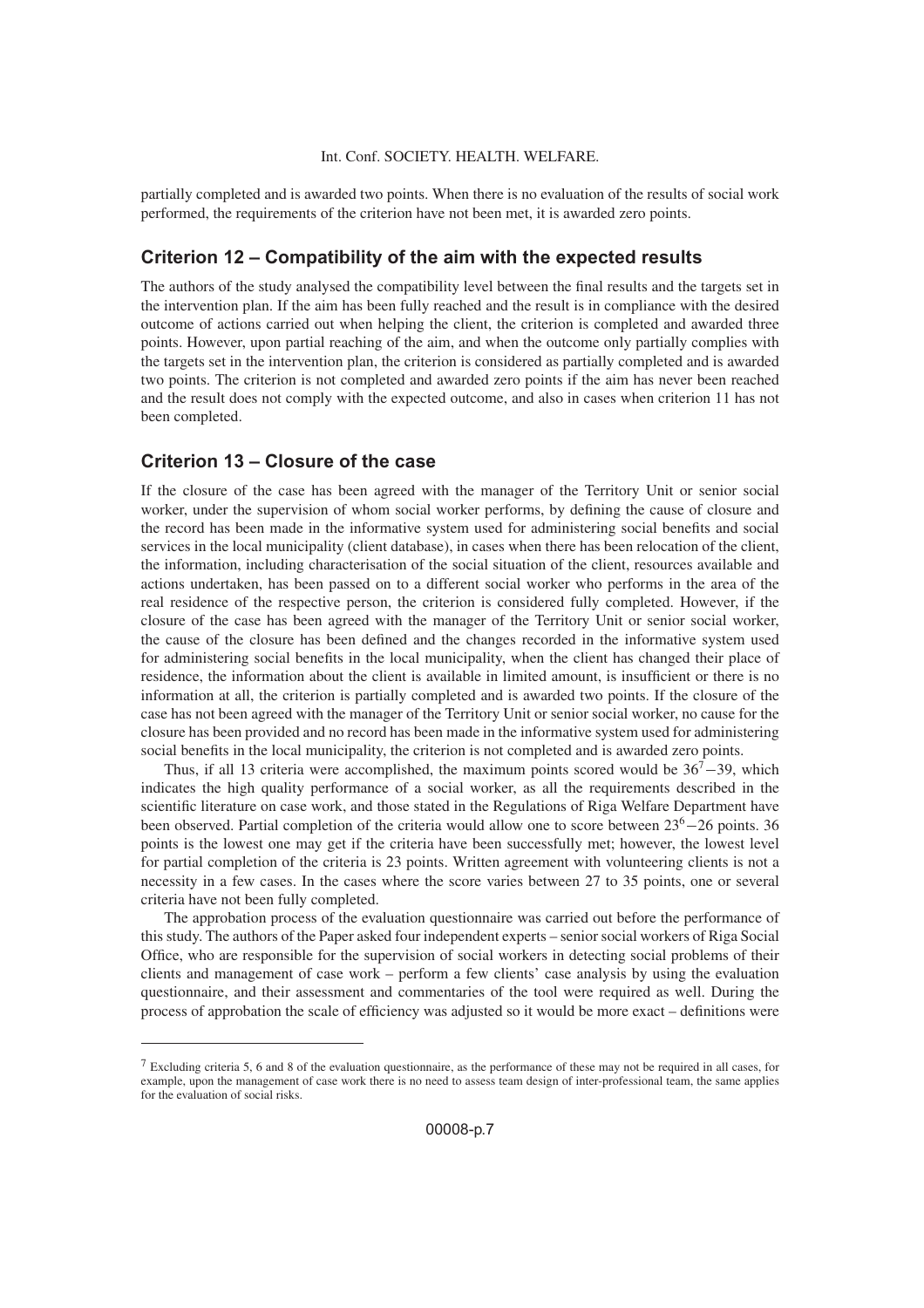elaborated and made more specific, and words like "in-depth", "precise", "all" were excluded from tem to avoid ambiguity that may arise when performing the evaluation process.

### **Results**

The best quality measurement tool is the effect social assistance can give to successful social functioning of a client. Nevertheless, equally important is the quality performance of a social worker. This aspect has gained a central role in this study. For quality assessment, within the process of research the authors of the Paper gave every criterion its numerical value, which leads to the conclusion that quality is obtained upon scoring 36−39 points. The analysis of client cases revealed the following:

- 1. Out of 100 client cases, the maximum score was reached in 34, which indicates that performing these 34 cases social workers had observed every single requirement defined in every phase of intervention and those stated in the Regulations of Riga Welfare Department. In other words, this has been a 100% quality performance. When analysing the cases with the score of 36−39 points, it was concluded that a few insignificant lapses were possible, for example, there was a partial completion of criterion 8 or it was not completed at all. It allows for the conclusion that social workers have performed up to the highest standards in these cases, and their actions have contributed to the change and improvement of social functioning abilities of the clients.
- 2. 46 cases exposit between 8 and 11 fully completed criteria, which has to be treated as a decent result, especially being aware that completion of a few criteria may not be necesary<sup>5</sup>. The number of unaccomplished or partly completed criteria varies between 1 and 2, and the total sum of points is 29–35. The main, domineering partly completed criteria in these cases were criteria No. 2, 10, 11 and 12. However, criteria No. 4, 6 and 7 were not competed at all. When analysing these cases, it was detected that in 31 cases there was no need to complete criterion No. 8, among which criterion No. 5 was not needed to be completed in 7 cases; as the result the total score of these cases was lowered by one or two criteria. Thus, when counting the score in these cases, the maximum points were not obtained with the help of 13 criteria, thus the cases can be considered to be qualitative ones.
- 3. In 14 cases where the total score is between 23 and 27 points, the number of partially completed criteria is not lower than 9, which is important when planning case work and evaluating the obtained results. Moreover, almost none of the criteria have fully been completed, and a few have not been competed at all. This leads to the judgment that in 14% of the cases the performance of social work has been partially qualitative. It is crucial to have an in-depth analysis to determine the reasons for partial or non-completion of certain criteria.
- 4. Only 6 cases exhibit lack of completion of several criteria, partial completion of many criteria and no criteria fully completed. The score varies between 16 and 22 points there. The authors of the research indicate that 6% of case work are of poor quality, thus also leads to no results. In order to avoid low performance doing case work, regular quality assessment is of a high importance, which includes assessment of separate intervention phases and holistic evaluation of it using case work assessment instrument designed by the authors. According to the authors' opinions, regular quality assessment will allow for early diagnosis of shortcomings of the process of carrying out case work and will prevent of such cases to arise. Thus, a better understanding of the social situation of the client may be ensured, client's participation in solving the problems may be fostered much more effectively, which eventually leads to targeted and well planned attainment of successful outcome of the case.
- 5. By analysing various cases, it has been noted that the supervisors have to address that phase of case work when the aims of the works are being defined and tasks set. The assessment results of the research show that in 71% of the cases where the initially defined aims and tasks were specific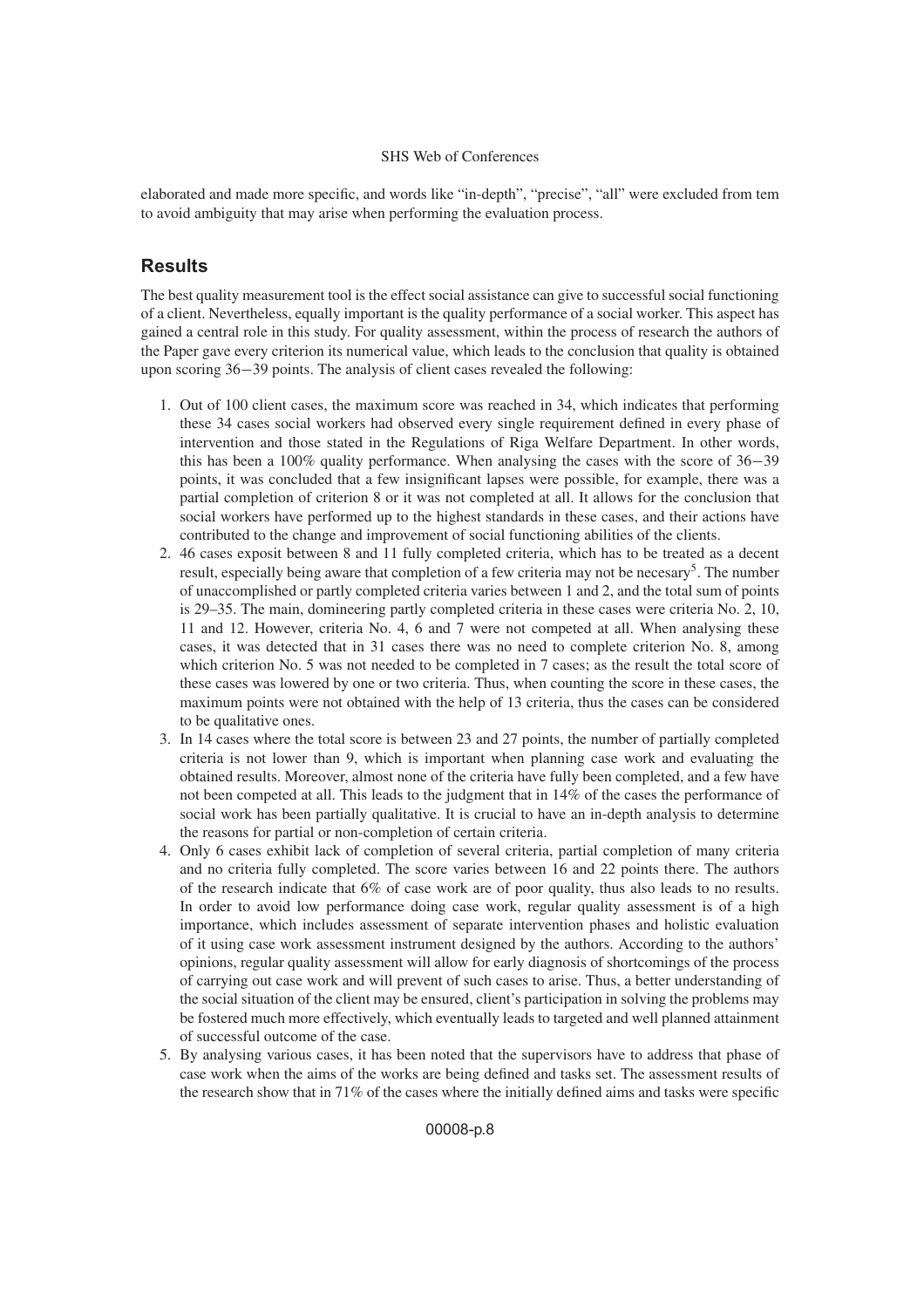and exact, full completion of the defined targets and the results that comply with the expected outcome of case work was observed. This finding alone proves the importance of clarity in target and task design as an influential factor on the quality of case work.

- 6. In 19% of the cases, the aims and tasks were rather general. However, in 25% of the cases the aim was partially obtained, thus partially complying with the expected outcomes. Nevertheless, in 10% of the cases under the scope of analysis, the authors were unable to discover whether any aims and tasks were put down in written form, thus it was impossible to evaluate the content of them.
- 7. In 4% of the cases the aim of intervention was not reached or the result obtained was different from the expected outcome. In 3% of these cases the aim was not reached at all, as they had been defined too vaguely and over-generally. All of the data gathered allows for the conclusion that a substantial part of social workers lack the necessary knowledge, which indicates the importance of additional training on how to define and set aims when doing case work.

### **Discussion**

The research is the first attempt to do the evaluation of case work in Latvia. It also must be acknowledged that it is not common in Latvia to use standardised assessment tools; thus, the evaluation questionnaire (13 criteria) designed by the authors of this study may serve as a contribution into the development of case work evaluation system in Latvia.

The authors are aware that the newly designed assessment instrument is the basis for both the discussion on how to do case wok assessment and for further analysis of quality of case work.

The empirical study indicated that in 80% of the cases social assistance has been provided in its highest quality, in  $14\%$  – of a rather reasonable quality, but in 6% of the cases it was evaluated as being of poor quality. The question is what constitutes to those  $20\%$  of low performance of social work. It may be assumed that the poor quality may be caused by overload of social workers. If a social worker has been exposed to excessive work load, they are insufficient in meeting their responsibilities, for example, the necessary information has not been obtained completely, assessment of social functioning and/or cooperation has not been performed, no social risks have been evaluated etc., which affect efficient attainment of the results. Riga Welfare Department's data reveal that a social worker works on average with 49 cases, but apart from the management and supervision of these cases they have much more responsibilities (for example, reaching agreement on social benefactors' inclusion in doing social work, issuing references on performed visitations of the clients, mentoring of university students, processing of information on clients who have resisted to take part in paid temporary public work). This shows the need for further discussions and researches on the amount of work load of social workers when doing case work, and on how various factors, including the number of cases per social worker, influence the quality of social assistance provision. The analysis of work load should be performed, and the optimum number of client cases or standards should be defined. Nevertheless, social worker supervisors have to address the ability of social workers to formulate client centred aims and design attainable tasks.

### **Conclusions**

Social service system has developed rapidly over the last 20 years in Latvia. Social Offices have been established in all municipalities, various social services are introduced, among which case work takes a significant place. Currently the evaluation of social service provision has become crucial in Latvia. Thus, the research is considered as the attempt to evaluate case work and analyse the obtained data.

The data of the research allows for conclusion that case work and successful achievement of the set targets are affected not only by quantitative factors like overload of social workers, understaffing and rotation of them, but also the qualitative means by which the targets have been set and action